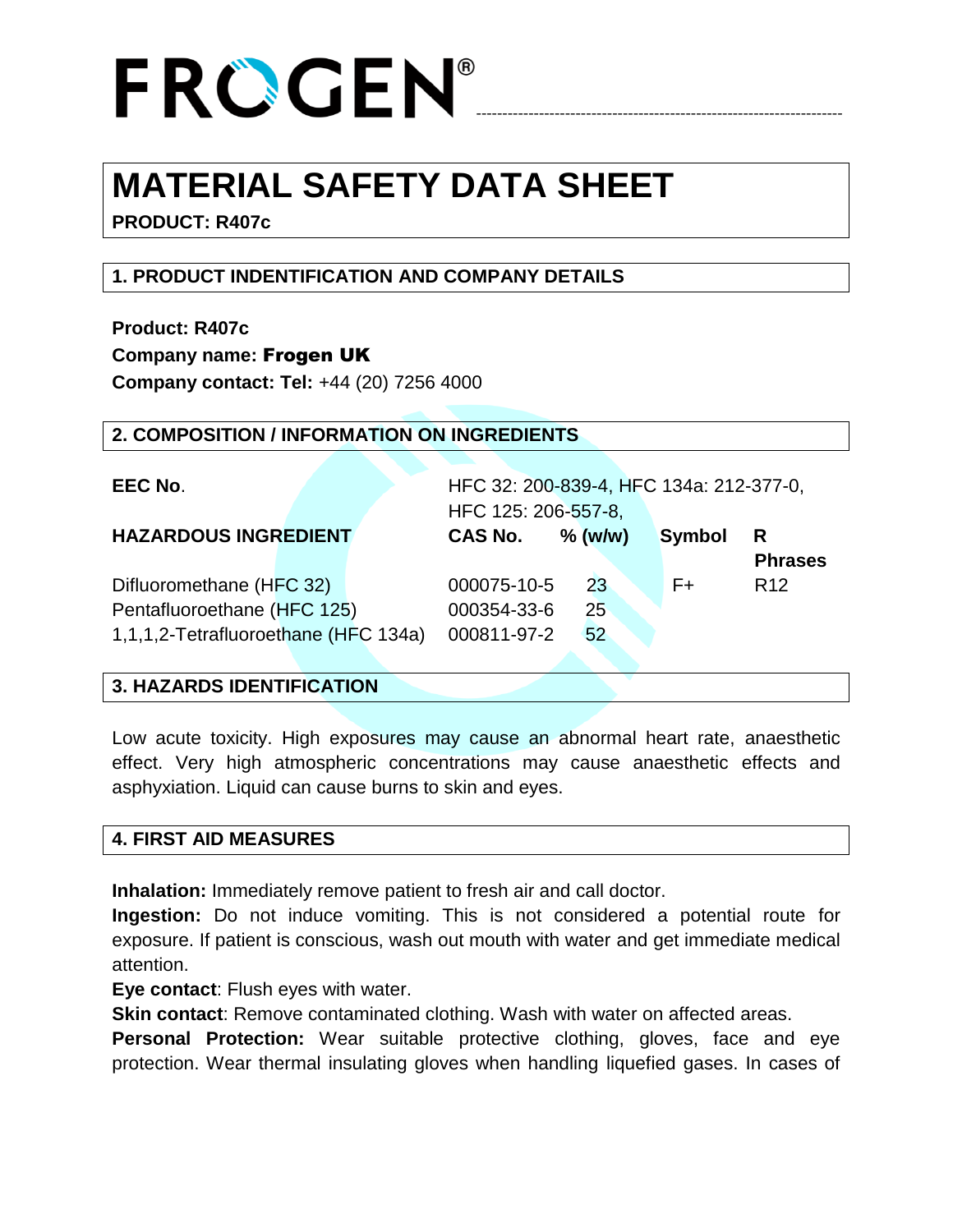insufficient ventilation, where exposure of high concentrations of vapour is possible, suitable respiratory protective equipment with positive air supply should be used.

----------------------------------------------------------------------

#### **5. PHYSICAL & CHEMICAL PROPERTIES**

| Appearance                 |           | Liquefied, colorless gas                              |
|----------------------------|-----------|-------------------------------------------------------|
| <b>Odour</b>               |           | Ether like (slight)                                   |
| <b>Physical state</b>      | ÷         | Gas at normal temperature and pressure                |
| <b>Boiling point</b>       |           | - 44.3 °C to -37.1 °C (boiling range)                 |
| <b>Vapour pressure</b>     |           | 7810 mm Hg at 20°C                                    |
| Density (g/ml)             |           | 1.16 at $20^{\circ}$ C                                |
| <b>Solubility in water</b> |           | Insoluble                                             |
| Solubility in other        |           | Soluble in chlorinated solvents, esters and alcohols. |
| Vapour density (Air=1)     | <b>AV</b> | 3.0 approximately at bubble point temperature         |

#### **6. FIRE FIGHTING MEASURES**

**Flammable Properties**: This refrigerant is Nonflammable under ambient temperature and pressure conditions.

**Suitable extinguishing media**: Allow gas fires to burn until exhausted. Water spray should be used to cool containers.

**Specific methods**: Heat of fire can build pressure in cylinder, hence move away from container. Immediately cool cylinder using water.

**Special protective equipment for firefighting**: Use self contained breathing apparatus.

#### **7. STABILITY AND REACTIVITY**

**Hazardous reactions:** Certain mixtures of HFC's and chlorine may be flammable or reactive under certain conditions.

**In compatible materials:** Finely divided metals, magnesium and alloys containing more than 2% magnesium. Can react violently if in contact with alkali metals, alkaline earth metals – sodium. May react violently with oxidizing agents.

**Hazardous decomposition products:** Hydrogen chloride, hydrogen fluoride by decomposition and hydrolysis.

#### **8. TOXICOLOGICAL INFORMATION**

**Inhalation**: High exposures may cause abnormal heart rate and prove suddenly fatal. Very high atmospheric concentrations may cause anaesthetic effects and asphyxiation.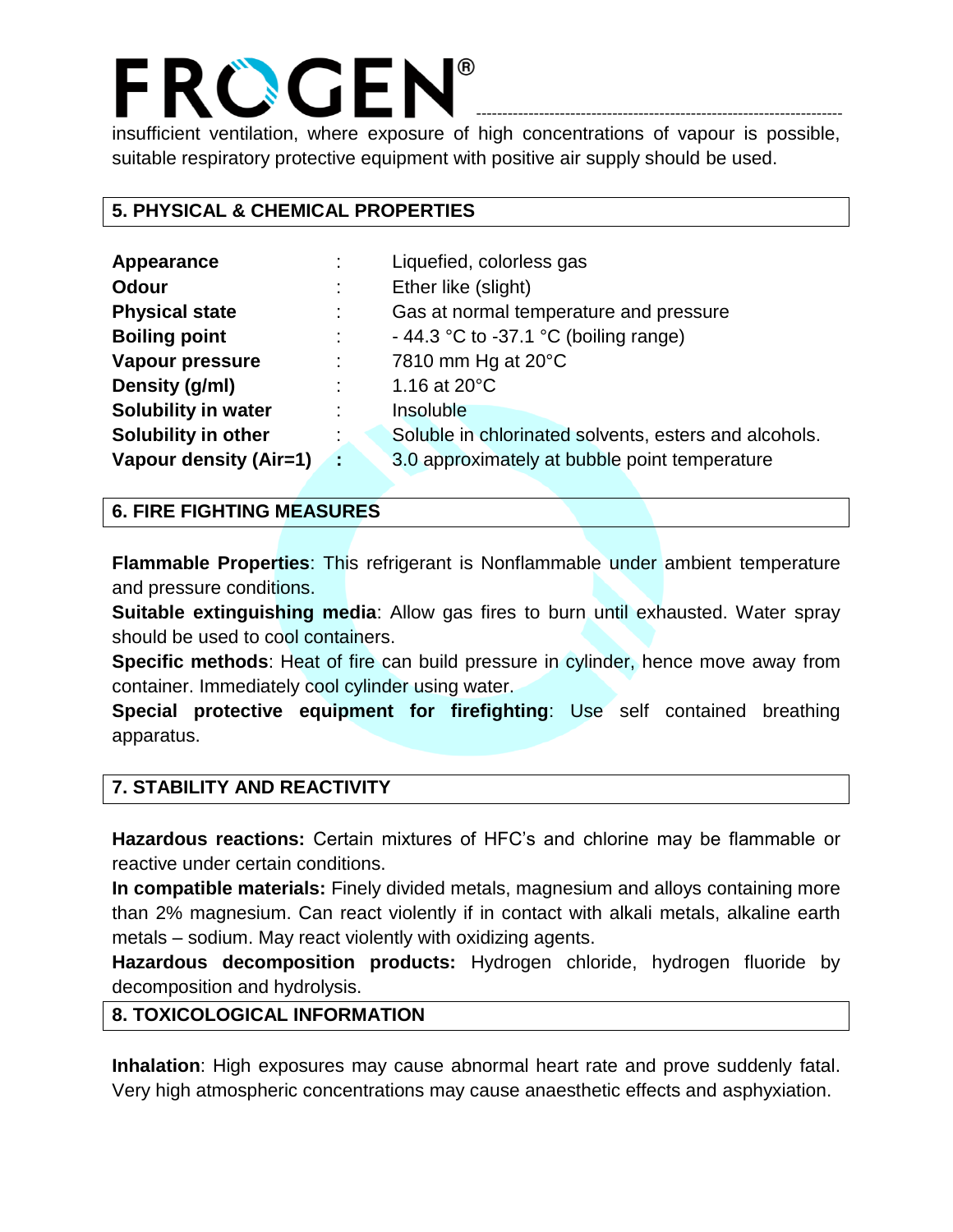### FROGEN® ----------------------------------------------------------------------

**Skin contact**: Liquid can cause burns to skin. Unlikely to be hazardous by skin adsorption.

**Eye contact**: Liquid can cause burns to eyes.

**Ingestion**: Highly unlikely but should this occur freeze burns will result.

#### **Long term exposure**:

**HFC 32**: An inhalation study in animals has shown that repeated exposures produces no significant effects (49,500 ppm in rats).

**HFC 125**: An inhalation study in animals has shown that repeated exposures produces no significant effects (50,000 ppm in rats).

**HFC 134a**: Long term inhalation and exposure of HFC 134a (50,000 ppm) in animals resulted in benign tumors of testes. The increased tumor incidence was observed only after prolonged exposure to high levels, leads to the conclusion that these results are not significant when considering the health of humans occupationally exposed.

#### **9. ECOLOGICAL INFORMATION**

**Effect on effluent treatment**: Discharges of the product will enter the atmosphere and will not result in long term aqueous contamination.

#### **Persistence and degradation**:

**HFC 32**: Decomposed comparatively rapidly in lower atmosphere (troposphere).

Atmospheric lifetime in 5.6 years. Has Global Warming Potential (GWP) of 650 (relative to 1 for carbon dioxide at 100 years.

**HFC 125**: Decomposed slowly in lower atmosphere (troposphere). Atmospheric lifetime in 32.6 years. Has Global Warming Potential (GWP) of 2800 (relative to 1 for carbon dioxide at 100 years.

**HFC 134a**: Decomposed comparatively rapidly at lower atmosphere (troposphere). Atmospheric lifetime is 13.6 years. Has Global Warming Potential (GWP) of 1300 (relative to a value of 1 for carbon dioxide at 100 years).

**HFC 32, HFC 125, HFC 134a**: Does not influence photochemical smog.

#### **10. DISPOSAL PROCEDURES**

Best to recover and recycle. If it is not possible, destruction is to be in an approved facility, which is equipped to absorb and neutralize acid gases and other toxic processing products. Do not attempt to dispose of residual or unused quantities.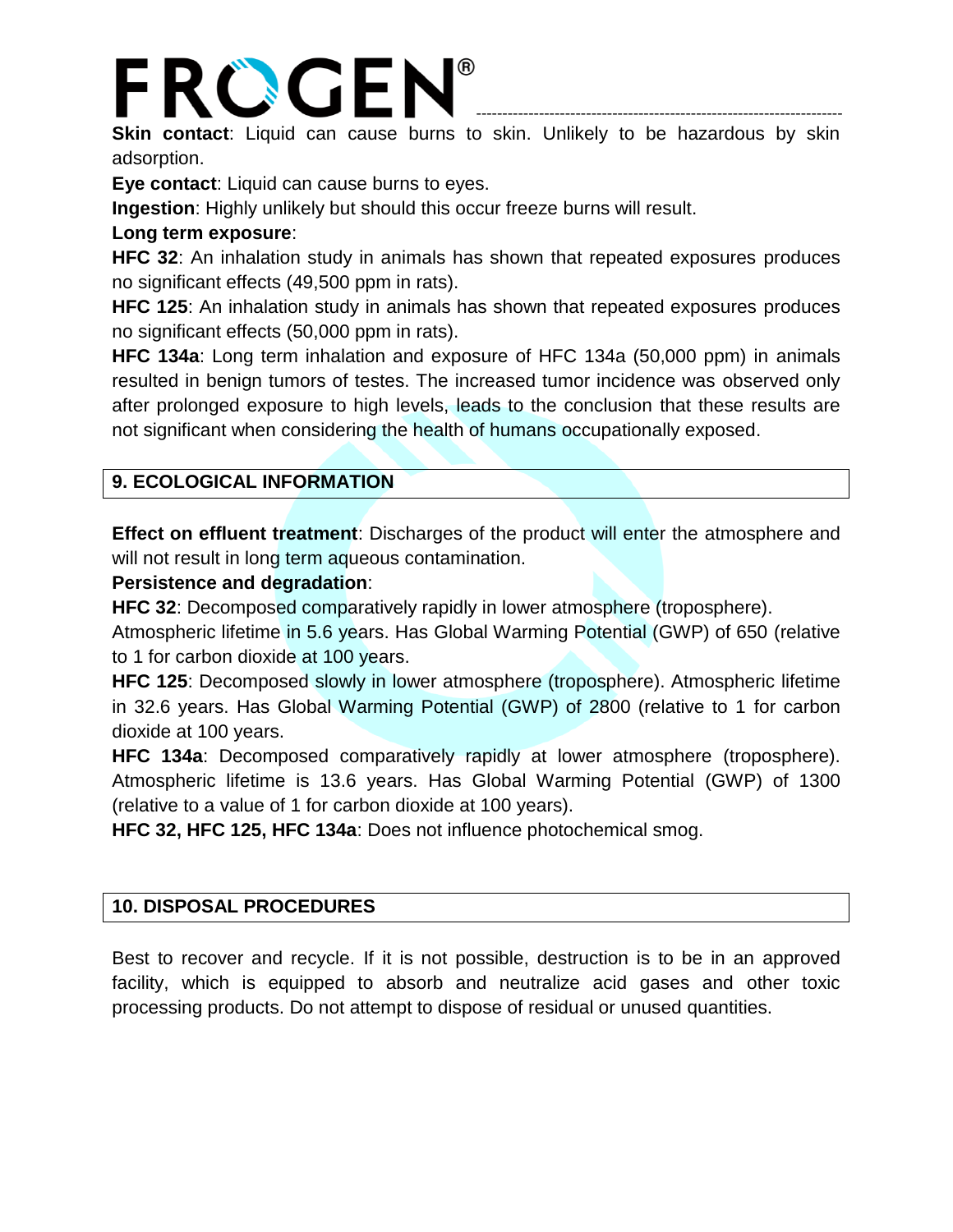# ----------------------------------------------------------------------

#### **11. ACCIDENTAL RELEASE MEASURES**

**Personal precautions**: Shut off valve and isolate source of leak if without risk.

Move cylinder to well ventilated area. Evacuate area and ensure adequate ventilation. Prevent liquid from entering drainage. Contain spillages with sand, earth or suitable adsorbent material.

**Environmental precautions**: Keep personnel away. Try to stop release.

#### **12. HANDLING AND STORAGE**

**Precautions to be taken in handling**: Keep away from sources of ignition. Take precautionary measures against static discharges. Protect cylinders from damage. Do not drag, slide, roll or drop cylinders. Slowly open valve. Close cylinder valve after each use and keep closed even when cylinder is empty.

Never apply heat or flame to any part of cylinder. Avoid inhalation of high concentration of vapours. Avoid contact between liquid and skin and eyes.

**Precautions to be taken in storage**: Store and use with adequate ventilation.

Keep in a cool place away from fire risk, direct sunlight and all sources of heat.

Avoid storing near intake of air conditioning units, boiler units and open drains. Store cylinders below 45 °C.

**Process hazards**: Liquid transfers between refrigerant containers can result in static generation. Ensure adequate earthing.

| <b>UN Number</b><br><b>AIR</b> | ÷ | 3340                               |
|--------------------------------|---|------------------------------------|
| ICAO/IATA - primary            |   | 2.2                                |
| <b>SEA</b>                     |   |                                    |
| <b>IMDG</b> – primary          |   | 2.2                                |
| Shipping name                  | ÷ | Refrigerant R 407c                 |
| Marine pollutant               | t | Not classified as marine pollutant |
| <b>ROAD/ RAIL</b>              |   |                                    |
| <b>ADR/RID Class</b>           | ٠ |                                    |

#### **13. TRANSPORT INFORMATION**